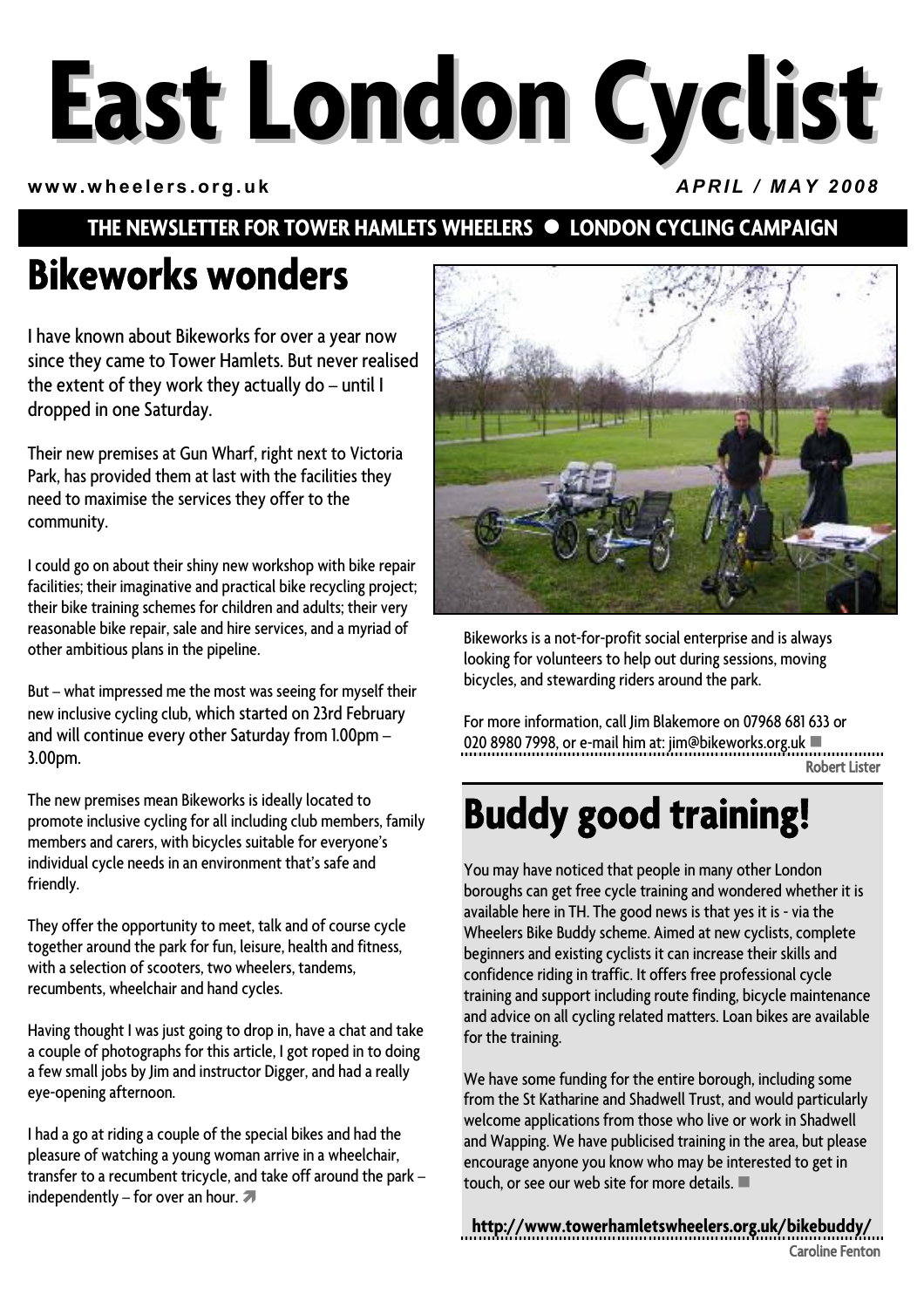## **Victoria Park**



The borough are drawing up a lottery bid for long term renovation and development of Victoria Park. The Wheelers and Hackney Cyclists have put in a joint response to the

first stage proposals and many are saying let's do the obvious and close Grove Road to private cars. What do you think? Would you like to see Grove Road become an integral part of the park?

THW mooted this idea at a well-attended recent meeting between the LBTH and the Victoria Park Society. The Head of Parks was present and responded that it was a road traffic engineers department issue that would include consulting Islington as it was a major route (disagreement in the room). Plus too many other factors in play, the Olympics being the obvious. My view? Seems sad that the future of the Park is determined by 3 weeks of sporting razzmatazz, which has already lost that corner of the borough other facilities. Read the full response at:

http://victoriapark.pbwiki.com/FrontPage

Geraldine Matthews

## **Isle of Dogs chaos**

The building work around Canary Wharf is causing chaos for cyclists – we now have Marsh Wall closed to westbound traffic, and the path around Canary Riverside closed completely. The riverside path was part of National Cycle Network route 1, and, with the local Sustrans Rangers, we have been in discussions with Canary Wharf Management group about getting a sensible diversion.

Unfortunately the best that can be done is to divert the southbound route over the top of the roundabout, and the northbound route underneath. Canary Wharf Management Group have funded new diversion signs and have erected most of them - we're chasing them to put up the rest. It's not a great solution, but is better than having the route disappear altogether.

In the medium to longer term, Sustrans are attempting to get much of route 1 on the Isle of Dogs moved to the riverside path, which will be a great improvement, particularly for leisure cyclists. 

Dave Allison

## **No hole in this polo**

Polo - country houses, horses and Pimms… Not necessarily. Since May 2007 a growing group of people have been playing bicycle polo in a fenced basketball court on Brick Lane, E2. The game, played on grass, was popularised in 19th century Ireland quickly spreading around the world. While the traditional game of cycle polo is still played on grass fields in several countries, "hardcourt polo" (as played on Brick Lane) is gaining popularity especially in the US.

First played in South London a few years ago it failed to become a regular occurrence but games in East London have been taking place every Sunday for the last 8 months. Now, thanks in part to the popularity of Brick Lane Bike Polo, there is currently a regular "South of the river" game happening every week, and Trixie Chix (www.trixiechix.com), a Bethnal Green based all women's cycling group also play weekly.



The event in Brick Lane has been growing since it started, last October the first Brick lane Bike Polo Tournament took place with over 250 people attending and teams from around the country. And we are currently in talks with Hackney council to throw the second Tournament. While most people choose to play on fixedwheel bikes with a very low gear ratio the games are open to anyone with a bike. Come along and use one of the communal homemade polo mallets and see how you get on. Every Sunday 1:30pm onwards, basketball court at the corner of Brick Lane and Shacklewell St., E2. ■

#### http://bricklanebikepolo.wordpress.com

Words: Rakan. Photo: Matt / Roxy Erickson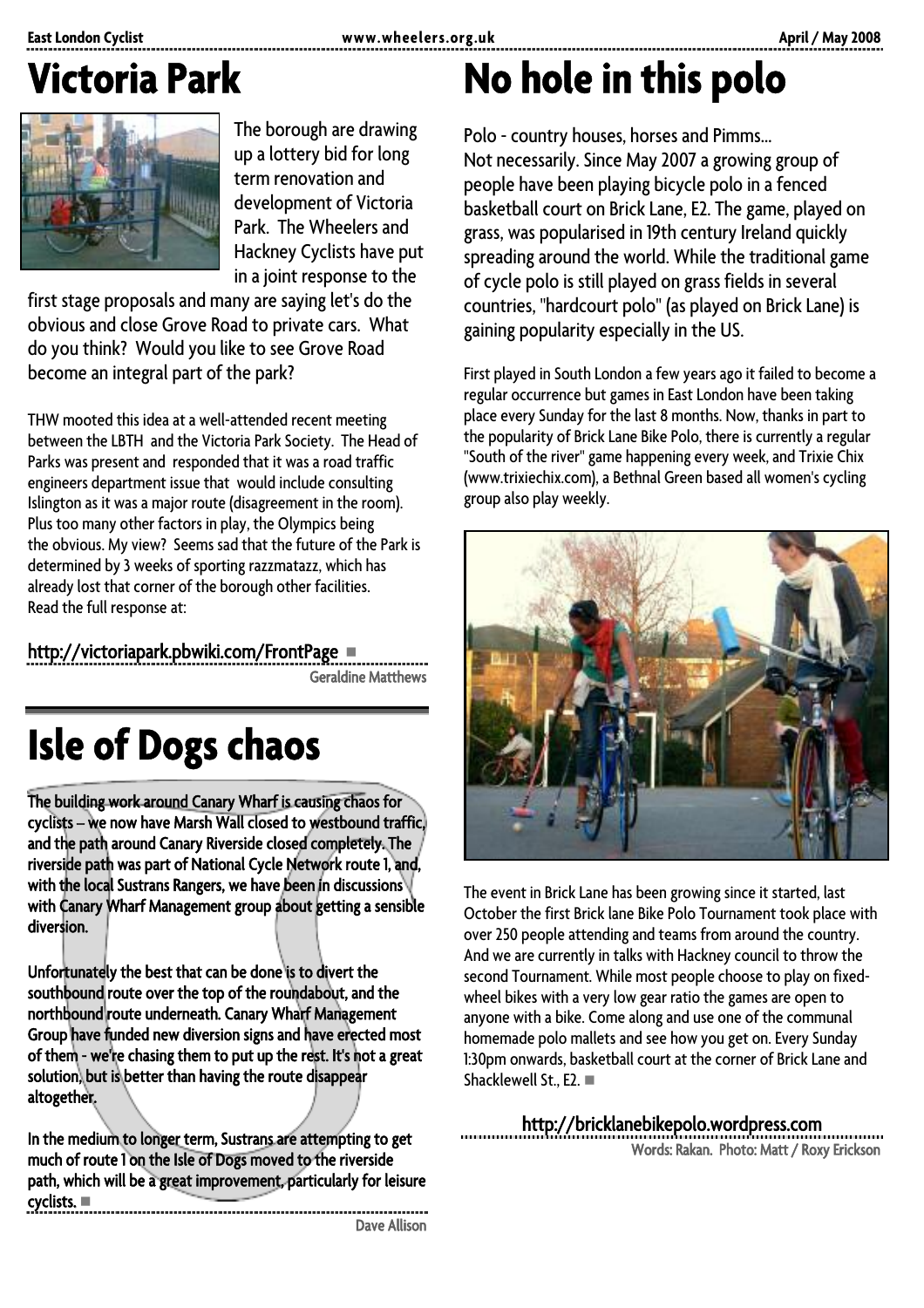## **Planning to close – closing the Plan**

Thanks to our friend in Southwark, Barry Mason, we were alerted to a planning application that would effectively close part of the path around Limehouse Basin.

Many cyclists use this path en-route from Hackney and Bethnal Green along the Regents Canal and into Canary Wharf or west towards the City. As a result the council planning office received seven objections to the path being closed by high wrought iron gates. Four of these objections were as a direct result of the notice being circulated by Barry.

On the grounds that the gates would….

- 1. Restrict full public access…. create an unacceptable level of segregation and
- 2.Would appear visually intrusive forming an inappropriate development giving the impression of a gated community failing to contribute to the permeability of the urban environment….

The application was refused planning permission.



This success shows that in some cases reasonable objections can have positive outcomes. This route avoiding steps and providing a particularly pleasant bit of scenery in the East End has been preserved. The applicant does have the right of appeal but will need to revise the plan radically in order to overcome the strength of the Development Control Plans that which would have been breached. Please support our campaigns by taking the time to write these important letters and emails ensuring safe and sensible routes are maintained for cyclists and all other public uses.

Ralph Withers

#### **Maintenance Tip…**

Always tape about a metre of good quality gaffer tape to your frame (round and round) for use when your lights fall off, mudguards rattle or lose a bolt or a hundred and one other uses. A temporary bodge that is quick and easy and does no damage. 

## **Bike Week 2008**

Tower Hamlets Wheelers are already putting together a Bike Week programme with events to suit everyone. This includes a picnic in Mile End Park with fun and games such as a cycle obstacle course. The main point of the picnic, apart from having a good time, will be to celebrate and advertise our Millennium Mile Post, which is at the southern end of the Green Bridge.

Our Bike Week will have rides for all abilities and interests. In previous years our rides have included: easy after worker rides around the borough; historical rides; a ride around the borough boundary (more interesting than it may sound); up the Lea valley.

The ride to top them all though, and the one you must be seen on, is the Glamour Ride, which is now so famous that the Wheelers are now known as the glamorous wing of the LCC!

We also have a stand and Dr. Bike at many other events, such as the Green Fair during the year.

Bike Week 2008 will take place from 14th – 22nd June and is this year challenging families to get out of their cars, step away from the TV and get on their bikes. The call to action is 'Free the Family' and rediscovers how much fun you can have together on a bike. Thousands of free cycling events will provide plenty of opportunities for people to get on their bikes. There will be something for everyone from total novices to passionate cyclists.

Keep an eye out for our newsletter and the LCC magazine for further details closer to the time and we hope to see you at one, or more, of our events.

http://www.bikeweek.org.uk/

David Tuckwell

## **Greenwich Foot Tunnel**

We received a response from Greenwich Council to our letter acknowledging the problems with the lifts, and advising that they are applying for funding for replacement. No timescales were provided.

They also advised that an additional lift attendant would be starting in late January to reduce staff shortages, although this doesn't seem to have had much effect yet. As Tower Hamlets Council jointly funds the lift, we have written to the Millwall councillors requesting that they take up this issue on behalf of Tower Hamlets residents.